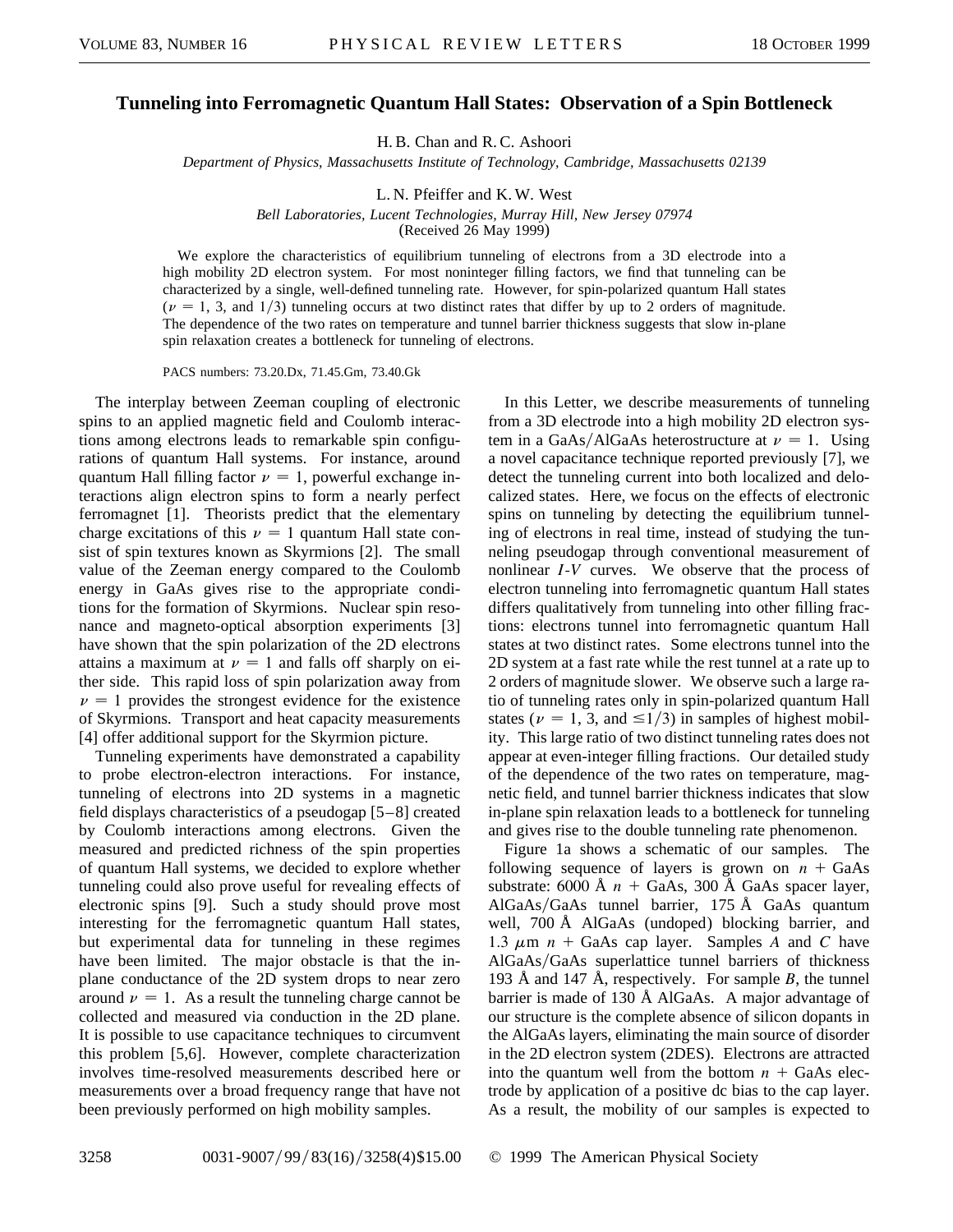

FIG. 1. (a) Structure of our samples. (b) External circuit used to measure  $R_{\text{tunnel}}$ . The sample can be modeled by linear circuit elements (box) when the excitation voltage is smaller than  $kT$ . (c) Recorded signal (amplification of  $V_b$ ) decays exponentially at  $\nu = 1.5$ . The line is an exponential fit to the data. (d) Recorded signal is nonexponential at  $\nu = 1$ . The thin line is an exponential fit to the data. The thick line is a fit to the data using Eq. (1).

be higher than  $10^6$  cm<sup>2</sup> V<sup>-1</sup> s<sup>-1</sup>, which is consistently achieved in modulation doped GaAs/AlGaAs quantum well heterostructures grown in the same molecular-beam epitaxy (MBE) machine. The dc bias to the cap layer also permits a variation of the 2D electron density from depletion to  $3 \times 10^{11}$  cm<sup>-2</sup>.

An earlier experiment [7] measured the single particle density of states of a similar structure with lower 2D electron mobility in a magnetic field using "time domain capacitance spectroscopy." We use the same technique to study the high mobility samples. Here, we focus on "zero-bias" tunneling into the 2DES measured by applying excitation voltages smaller than *kT*. In this equilibrium tunneling regime [5], we model the tunnel barrier by a capacitor *C*tunnel shunted by a resistor  $R_{\text{tunnel}}$ , while a capacitor  $C_{\text{block}}$  represents the blocking barrier (Fig. 1b). Figure 1b also shows the capacitance bridge used to measure  $R_{\text{tunnel}}$ . Voltage steps of opposite polarity are applied to the top electrode of the sample and to one plate of a standard capacitor *Cs*. The other plate of *Cs* and the bottom electrode of the sample are electrically connected, and the voltage  $V_b$  at this balance point is amplified and recorded as a function of time. When the excitation voltage amplitude is smaller than *kT*, the tunneling resistance  $R_{\text{tunnel}}$  is independent of excitation voltage across the tunnel barrier. The equivalent circuit of the bridge consists of linear circuit elements and therefore we expect  $V_b$  to decay exponentially.

Figure 1c plots on a semilog scale the recorded voltage as a function of time at  $\nu = 1.5$ . The signal decays exponentially for more than 2 orders of magnitude. In general, we observe such an agreement with an exponential decay when  $\nu$  is close to half integer. This indicates that for fill-

ing factors at which the 2DES is compressible, electrons tunnel into the 2DES at a single rate and the equivalent circuit model in Fig. 1b adequately describes the sample. Figure 1d shows a drastically different recorded signal at  $\nu = 1$ . The decay is clearly nonexponential. We can fit it well with a sum of two exponential decays with different time constants and prefactors,

$$
V(t) = A_1 \exp(-t/\tau_1) + A_2 \exp(-t/\tau_2).
$$
 (1)

In other words, at  $\nu = 1$  electrons tunnel from the 3D electrode into the 2DES at two distinct rates. Some electrons tunnel at a fast rate while the rest tunnel at a significantly slower rate. We emphasize that the measurement is performed in the linear response limit of *R*tunnel by applying an excitation voltage across the tunnel barrier (8.9  $\mu$ V) comparable to the temperature (65 mK). This eliminates the possibility that the nonexponential relaxation at  $\nu = 1$ is due to a voltage dependent  $R_{\text{tunnel}}$  caused by the magnetic field induced energy gap in tunneling [5–8].

Figure 2 shows the dependence of the relaxation rates on gate voltage at a fixed magnetic field of 3.8 T. At each gate voltage in Fig. 2, we record a time trace similar to the ones in Figs. 1c and 1d. For gate voltages at which we can fit the time trace by a single exponential decay as in Fig. 1c, we plot the relaxation rate as a hollow square. When it is necessary to use a sum of two exponential decays [Eq. (1)] to fit the signal as in Fig. 1d, filled triangles and circles represent the corresponding fast and slow relaxation rates  $(1/\tau_1$  and  $1/\tau_2$ ) obtained, respectively. Figure 2 indicates that tunneling occurs at two distinct rates near integer  $\nu$ , while electrons tunnel at a single rate when the 2DES is compressible near half integer fillings.

At integer  $\nu$ , the in-plane conductance vanishes as the electronic states at the chemical potential become localized. Inhomogeneity, such as monolayer fluctuations in the tunnel barrier thickness, gives rise to nonuniform tunneling rates into different lateral positions of the 2D plane. In Fig. 2, the two relaxation rates at  $\nu = 2$  differ approximately by a factor of 3 and can be explained well by this argument. In contrast, the fast and slow relaxation



FIG. 2. Dependence of the relaxation rate of the exponential decay on sample bias for sample  $B$  at 3.8 T and 65 mK. Inset: Comparison of recorded signal at  $\nu = 1$  and  $\nu = 2$ .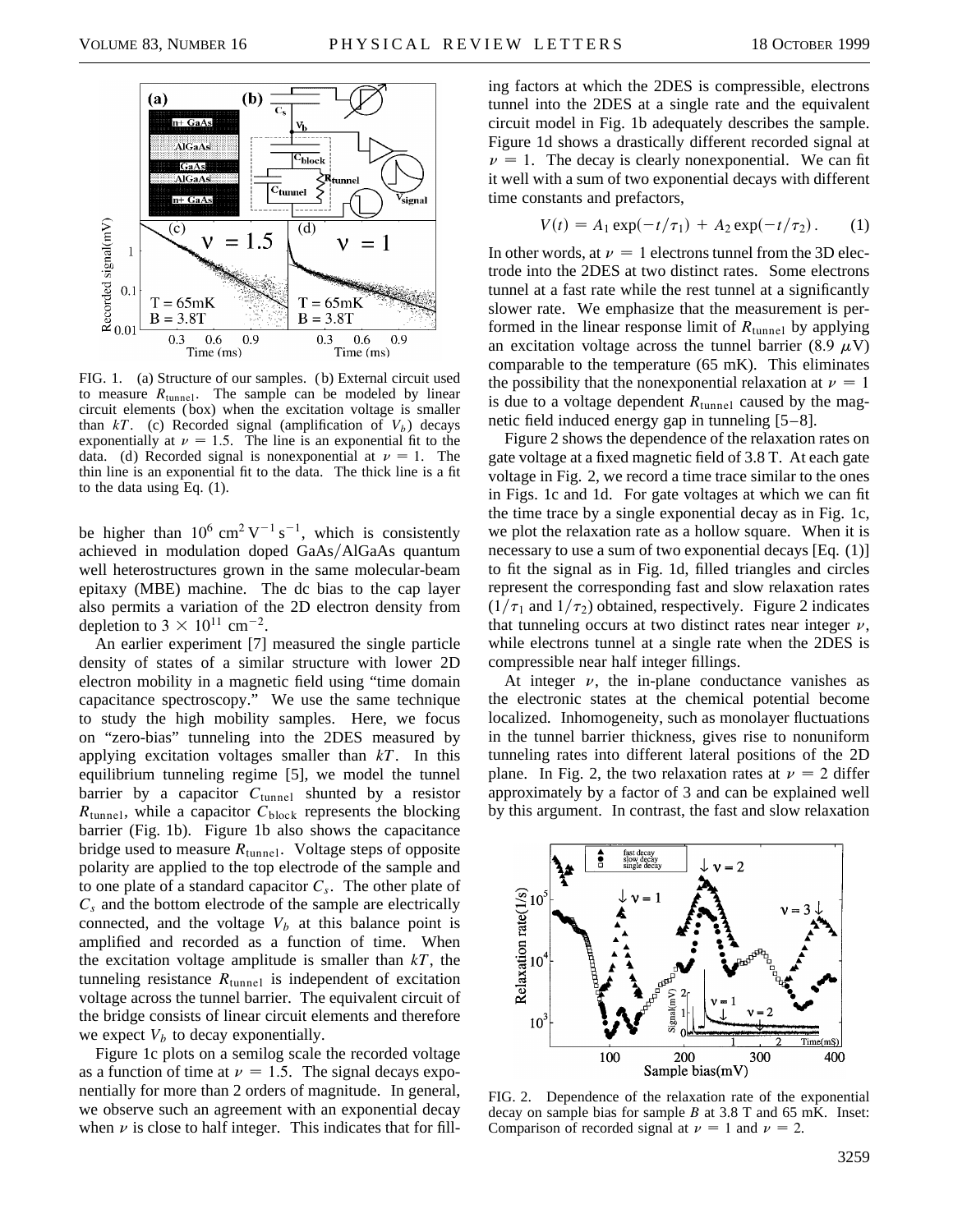rates at  $\nu = 1$  differ by about a factor of 60. Relaxation rate differences of such magnitude cannot be explained by sample inhomogeneity. Moreover, the ratio of the two rates also behaves differently around  $\nu = 1$  and  $\nu = 2$  as  $\nu$  deviates from exact integer value. In Fig. 2, the ratio of the two rates remains almost constant around  $\nu = 2$ . On the other hand, this ratio increases as  $\nu$  approaches 1, attaining a peak value of 60 at  $\nu = 1$ . The inset of Fig. 2 illustrates the difference between time traces at  $\nu = 1$  and  $\nu$  = 2. Both traces decay at a comparable rate initially (with time constants  $\sim$ 10  $\mu$ s), whereas only the  $\nu$  = 1 signal contains an additional slower decaying component with a time constant of about 600  $\mu$ s.

The  $\nu = 1$  and  $\nu = 2$  quantum Hall states have the common characteristic that an energy gap exists at the chemical potential, albeit of different origins. At  $\nu = 2$ , the cyclotron gap is present even when correlation effects are neglected. On the other hand, the existence of an energy gap at  $\nu = 1$  is a many body phenomenon. The interactions among electrons lead to ferromagnetic order and the formation of an exchange energy gap. In our experiment, we measure equilibrium tunneling by applying excitation voltages at least 100 times smaller than the Coulomb energy. In an ideal 2DES without disorder at  $\nu = 1$ , there are no states at the chemical potential into which electrons can tunnel. Any tunneling current detected must arise from the broadening of the Landau levels due to disorder. Consider a 2DES with inhomogeneous density. When the bulk filling factor is 1, regions with local density higher (lower) than the bulk density have filling fraction  $\nu > 1$  ( $\nu < 1$ ) into which electrons with minority (majority) spin tunnel. To our knowledge, theories do not presently predict that the tunneling rates of electrons with spin up and down are significantly different. While a difference in the tunneling rates for electrons with opposite spins can lead to the observation of two relaxation rates in our experiment, we show below that this hypothesis is inadequate to explain our data.

Figure 3a plots the relaxation rate vs gate voltage at 5.7 T. Similar to the data at a lower field in Fig. 2, tunneling occurs at two distinct rates around  $\nu = 1$ . In addition to the relaxation rates, we also show the prefactors of the exponential fits  $[A_1 \text{ and } A_2 \text{ in Eq. (1)}]$ scaled by a constant factor] in Fig. 3b. Around  $\nu = 1, A_1$ and *A*<sup>2</sup> are proportional to the amount of charge tunneling at the fast and slow rates, respectively. For the slow decay, the prefactor (plotted as circles) has a minimum at  $\nu = 1$  while the prefactor for the fast decay (plotted as triangles) instead has a maximum. Consider a 2DES with inhomogeneous density at bulk filling factor  $\nu = 1$ . As the bulk density is increased the fraction of regions with local filling factor  $\nu < 1$  decreases monotonically and vice versa for regions with local  $\nu > 1$ . If electrons with up and down spins tunnel at different rates, we expect the prefactors of the fast (slow) decay to be an increasing (decreasing) function of bulk density around  $\nu = 1$ , contrary to Fig. 3b. Therefore the observation of



FIG. 3. (a) Relaxation rate vs sample bias for sample *B* at 5.7 T. (b) Sample capacitance charged at the fast and slow rates vs sample bias. The two capacitance contributions refer to the ratio of the charge tunneling at the fast and slow rates [proportional to  $A_1$  and  $A_2$ , respectively, in Eq. (1)] to the constant excitation voltage (9  $\mu$ V).

two relaxation rates at  $\nu = 1$  cannot be trivially explained by a difference in the tunneling rates for electrons with up and down spins.

Figure 4 shows the temperature dependence of the two relaxation rates at  $\nu = 1$  for three magnetic field strengths. At each field, we adjust the density to maintain the filling factor at  $\nu = 1$ . Both the slow and fast rates have a rather weak temperature dependence at low temperature for all three magnetic fields. The weak temperature dependence of the slow rate persists up to a temperature beyond which the slow rate speeds up significantly and the double tunneling rate phenomenon recedes. This onset of strong temperature dependence shifts to a higher temperature as the magnetic field is increased. From Fig. 4, we identify the characteristic temperature  $T_c$  at which the slow rate rises to a value equal to the geometric mean of the two tunneling rates at the lowest temperature (as indicated by the arrows) and plot it as a function of the magnetic field in the inset of Fig. 4. In this range of magnetic field,  $T_c$  ( $\sim$ 450 mK at



FIG. 4. Temperature dependence of the fast (hollow) and slow (filled) relaxation rates for sample *B* at  $\nu = 1$  for 3 T (diamonds),  $4.5$  T (squares), and  $10$  T (triangles). Inset: Characteristic temperature  $T_C$  (defined in text) vs magnetic field for sample *A* (crosses) and sample *B* (circles).